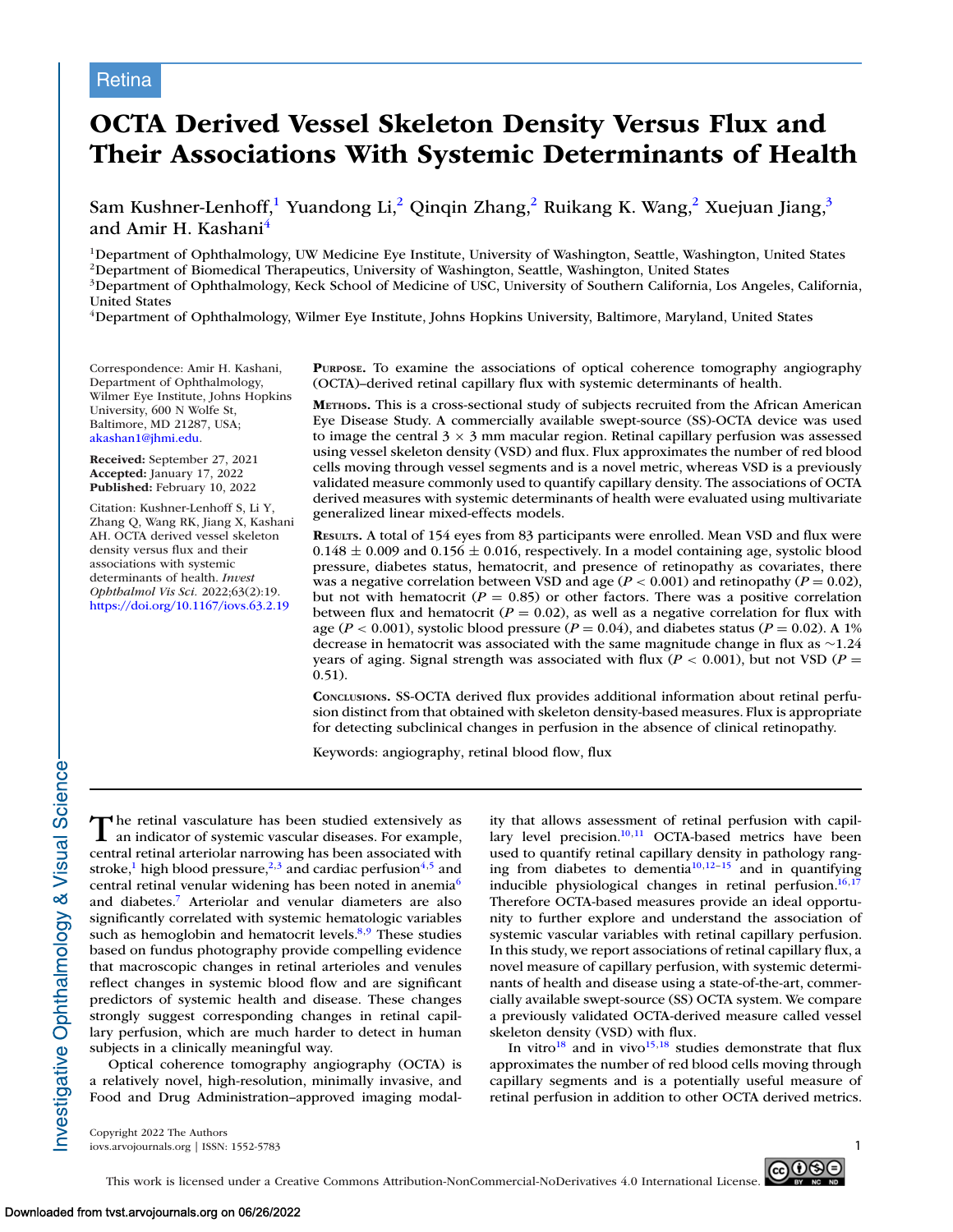Flux is an approximation of the average number of red blood cells (RBC) passing through capillary segments using the complex-based OCTA technique called optical microangiography (OMAG).<sup>18</sup> Flux is independent of flow velocity because of the large amount of time between the A-scans but is dependent on particle concentration.<sup>18,19</sup> The relationship of flux with particle concentration has been analytically modeled and validated in vitro using microfluidic phantoms and intralipid solution. $18,20,21$  These experiments and models suggest that OMAG signal intensity is directly proportional to the concentration of particles moving through an imaging voxel. In vitro experiments have repeated these findings with hematocrit over the range of 32% to 45% and confirmed a positive association with flux and decorrelation signal intensity. $22$  Because blood flow in capillaries is essentially the same as the movement of RBCs, capillary flux may be more sensitive to changes in retinal perfusion at the capillary level than traditional measures of vessel or skeleton density such as VSD. Specifically, VSD represents the number of perfused capillary segments containing particles with velocities ranging between 0.3 to 3 mm/sec.

This study aims to determine whether retinal capillary flux is a useful tool for the assessment of subclinical changes in commonly used systemic determinants of health. The results of this methodology can provide additional, complementary data to previous studies of large-caliber retinal vascular associations with systemic determinants of health.

#### **METHODS**

#### **Subjects**

A total of 125 participants of the African American Eye Disease Study<sup>23</sup> were invited for the study and consented to their participation. The African American Eye Disease Study is a population-based study of 40+-year-old African American residents of Inglewood, California, who underwent a comprehensive ophthalmic examination. $23$  These participants were enrolled at the Roski Eye Institute of the University of Southern California. The study was approved by and conducted in compliance with the University of Southern California Institutional Review Board. All subjects had the following systemic determinants of health assessed: blood pressure, complete blood count (including white blood cell count, red blood cell count, hemoglobin, hematocrit, and platelet count), and point-of-care hemoglobin A1c and microhematocrit. All subjects completed a medical history questionnaire reporting their sex, cigarette smoking (current smoker or not), diabetes status, hypertensive status, and hypertensive medication use. Subjects were classified as diabetic if they endorsed a history of diabetes mellitus or had a hemoglobin A1c value of  $\geq$  6.5%. Subjects were classified as hypertensive if they were prescribed hypertension medication, endorsed a history of hypertension, or presented with a systolic blood pressure >140 mm Hg or diastolic blood pressure >90 mm Hg. Past medical records indicating any type of retinopathy status (including macular edema) were noted. Subjects also underwent an ophthalmic examination that included dilation, refraction, and visual acuity measurements.

### **Imaging**

Swept-source OCTA images were acquired using a commercially available device (PlexElite 9000; Carl Zeiss Meditec, Dublin, CA, USA) with a scan speed of 100 or 200 kHz, respective interscan interval of ∼4 ms or ∼2 ms, central wavelength of 1060 nm, and bandwidth of 100 nm providing an axial resolution of 6 μm and lateral resolution of 20 μm. The device uses an OMAG-based algorithm to measure decorrelation. $24$  Images were centered on a  $3 \text{ mm} \times 3 \text{ mm}$  region over the fovea. Each OCTA image consisted of 300 horizontal B-scans with 300 A-scans per B-scans and 1536 pixels per A-scan. A target of three acceptable OCTA volumes was recorded for the eye of each subject. One image from each eye was selected for further analysis, and the signal strength and axial length were noted.

#### **Image Analysis**

OCTA images with the following characteristics were selected for analysis from each eye: signal strength >7 (as assessed by the vendor's commercially available native software), centered on the fovea, lacking hyporeflective or hyper-reflective artifacts on en face structural images and with fewer than 10 visibly detectable motion artifacts (defined as horizontal disruptions in continuous vessels of more than 1 pixel width). Analyses were limited to the superficial retinal layer (SRL) to minimize confounding effects of projection artifacts and segmentation errors. Images were also excluded if the segmentation algorithm had errors and either SRL boundary could not be reliably manually segmented by experienced graders. The SRL was defined from the internal limiting membrane to the outer boundary of the inner plexiform layer using the commercially available automated segmentation algorithm.

A previously validated, semi-automated, custom MATLAB (MathWorks Inc., Natlick, MA, USA) algorithm was used to calculate vessel skeleton density (VSD<sup>10,24,25</sup>) and flux.<sup>15,18</sup> As described previously, VSD is a measure of overall vessel length within an OCTA image and is computed by reducing all vessel segments to one-pixel width before calculating the ratio of the total length of vessels to the total area of the image. $10,24$  $10,24$  Flux is calculated by averaging the absolute (non-binarized) decorrelation intensity values from regions of the image occupied by vascular structures[.15,18](#page-6-0) This is described in more detail in Abdolahi et al.<sup>26</sup> Pseudocolor flux and skeletonized vessel maps for two subjects are illustrated in [Figure 1.](#page-2-0)

#### **Statistical Analysis**

All regression models were analyzed using R (version 3.6.3). VSD and flux were treated as continuous outcomes. The systemic determinants of health that were available and investigated were sex, age, hypertensive status, systolic blood pressure, diastolic blood pressure, diabetes status, hemoglobin a1c, smoking history, hematocrit, hemoglobin, white blood cell count, red blood cell count, platelet count, and the presence of retinopathy. Each of these factors was investigated because of previously shown associations with arteriole or venous retinal diameters $8,9,27$  $8,9,27$  or VSD.<sup>12</sup> Multivariable analyses were performed for each systemic determinant while adjusting for sex, age, signal strength and correlation between two eyes using mixed-effects linear regression. Determinants of health that were significant  $(P < 0.05)$ in either the VSD or flux regression analysis were used to generate a mixed-effects linear regression model of the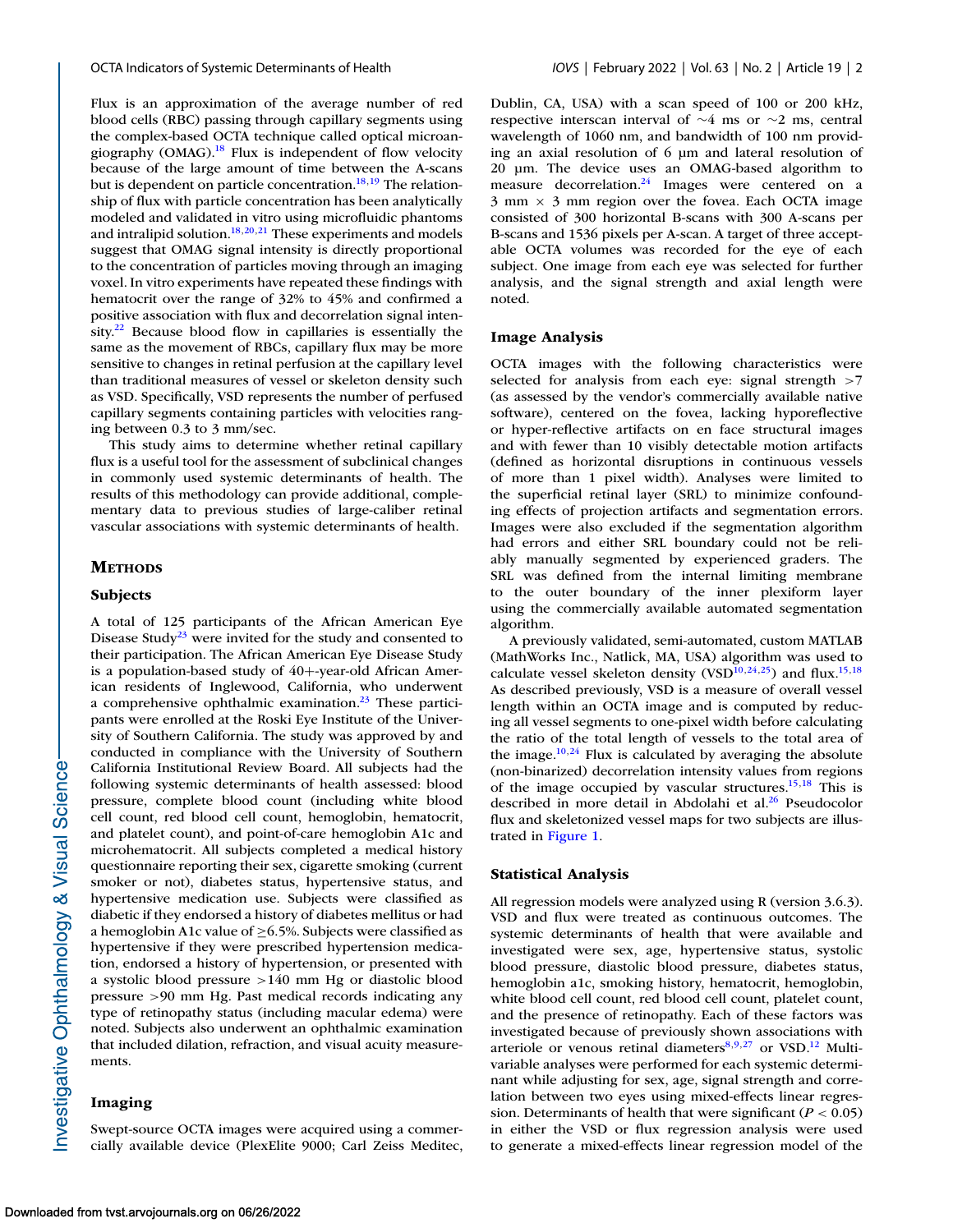<span id="page-2-0"></span>

**FIGURE 1.** Vessel flux and skeletal vessel map from the right eyes of two female participants with OCTA image signal strength of 10 and hematocrit values spanning the normative range from the cohort of subjects in this study. Note that the subject with the higher hematocrit value demonstrates a relatively higher flux value than skeleton density value.

association of systemic determinants with either VSD or flux. Determinants were modeled as fixed-effects except for the between-eye correlation that was modeled as a random intercept and adjusted using a compound symmetry correlation matrix.<sup>28</sup> Semi-partial and total  $\mathbb{R}^2$  values were calculated to demonstrate how each model element independently and in combination contributed to the variation in OCTA flux and VSD. Semi-partial  $R^2$  conceptually is the decrease in the  $R^2$ statistic without the variable of interest. The sum of the semipartial  $R^2$  of every determinant need not be equal to the total  $\mathbb{R}^2$  of the model because every factor may be positively or negatively correlated with one another in varying ways, if at all. $^{29}$  Least-square means were calculated for selected variables with clinically meaningful cutoffs for continuous variables (age ≥65 or <65, hematocrit ≥40 or <40) to demonstrate the magnitude of their effects on the OCTA parameters. Interactions between two factors were tested by including their product terms in the regression model. Associations were considered significant if *P* < 0.05. All *P* values are reported based on two-sided tests.

#### **RESULTS**

## **Characteristics of the Study Population**

The study enrolled 85 subjects (170 eyes). OCTA images that met inclusion criteria were available for 83 subjects (27 males and 56 females) (154 eyes). Mean axial length of the cohort was 23.80 mm  $\pm$  1.20 mm. Mean signal strength of the OCTA images was  $9.32 \pm 0.66$ . The demographic features of this cohort are summarized in Table 1. The imaging characteristics of this cohort are seen in Supplementary Table S1. There were significant differences in flux ( $P < 0.001$ ), signal strength ( $P < 0.001$ ), and VSD ( $P = 0.003$ ) for subjects aged ≥65 versus those younger than 65 years of age. Axial length was the only significantly different  $(P = 0.04)$  imaging variable between sexes.

**TABLE 1.** Subject Demographics

| <b>Determinant</b>                                              | <b>All Subjects</b> |
|-----------------------------------------------------------------|---------------------|
| No. of subjects (no. of eyes)                                   | 83 (154)            |
| Age $(y)$                                                       |                     |
| Mean $\pm$ SD                                                   | $66.2 \pm 8.9$      |
| Range                                                           | $40 - 83$           |
| Hypertension <sup>*</sup> , No. of subjects (%)                 | 63 (75.9%)          |
| SBP (mm Hg), mean $\pm$ SD                                      | $146.4 \pm 24.5$    |
| DBP (mm Hg), mean $\pm$ SD                                      | $84.8 \pm 12.1$     |
| Diabetes <sup>†</sup> , no. of subjects $(\%)$                  | 22 (26.5%)          |
| HbA1c $(\%)$ , mean $\pm$ SD                                    | $6.30 \pm 1.57$     |
| Current smoker, no. subjects (%)                                | 10 (12.0%)          |
| Hematocrit (%)                                                  |                     |
| Mean $\pm$ SD                                                   | $39.99 \pm 4.36$    |
| [Normal Low-Normal High]                                        | $[38.80 - 53.20]$   |
| Hemoglobin $(g/dL)$                                             |                     |
| Mean $\pm$ SD                                                   | $12.93 \pm 1.66$    |
| [Normal Low-Normal High]                                        | $[13.30 - 17.70]$   |
| White blood cell count $\times 10^3/\mu L$                      |                     |
| Mean $\pm$ SD                                                   | $6.21 \pm 1.99$     |
| [Normal Low-Normal High]                                        | $[4.00 - 10.90]$    |
| RBC count $\times 10^6/\mu L$                                   |                     |
| Mean $\pm$ SD                                                   | $4.55 \pm .48$      |
| [Normal Low-Normal High]                                        | $[3.80 - 5.20]$     |
| Platelet count $\times 10^2/\mu L$                              |                     |
| Mean $\pm$ SD                                                   | $248.55 \pm 54.5$   |
| [Normal Low-Normal High]                                        | $[150.00 - 400.00]$ |
| Retinopathy <sup><math>\ddagger</math></sup> , no. subjects $%$ | $7(8.4\%)$          |

SD, standard deviation; SBP, systolic blood pressure; DBP, diastolic blood pressure. \* Subjects were categorized as hypertensive if they were

prescribed hypertension medication, endorsed a history of hypertension, or presented with a systolic blood pressure > 140 and/or diastolic blood pressure > 90.

† Subjects were categorized as diabetic if they endorsed a history of diabetes mellitus or had a hemoglobin A1c value of 6.5% or greater.

‡ Subjects were designated as having retinopathy if medical records indicated a history of retinopathy or diabetic macular edema.

# **Associations Between OCTA Derived Variables and Systemic Determinants**

Each systemic determinant was analyzed for significance in its own multivariate regression model with flux or VSD as the dependent variable while accounting for intra-eye correlation and including age, sex, and signal strength as covariates [\(Table 2\)](#page-3-0). Retinopathy was the only factor significantly correlated  $(P = 0.03)$  with VSD where the presence of retinopathy decreased the image VSD. History of diabetes  $(P = 0.02)$ , systolic blood pressure  $(P = 0.04)$ , hematocrit  $(P = 0.02)$ , and hemoglobin  $(P = 0.01)$  were significantly correlated with flux whereas the red blood cell count was borderline significant ( $P = 0.06$ ). Age was significant in all models  $(P < 0.02)$ , whereas sex was never significant. Although not a systemic determinant, it is important to note that signal strength in the range of 8 to–10 was a significant contributor to flux  $(P < 0.001)$  but not VSD in all models evaluated.

We also examined the association of axial length on VSD and flux in this cohort and it was not a significant covariate for either VSD or flux in any of the models we assessed. Therefore it was excluded from the final model.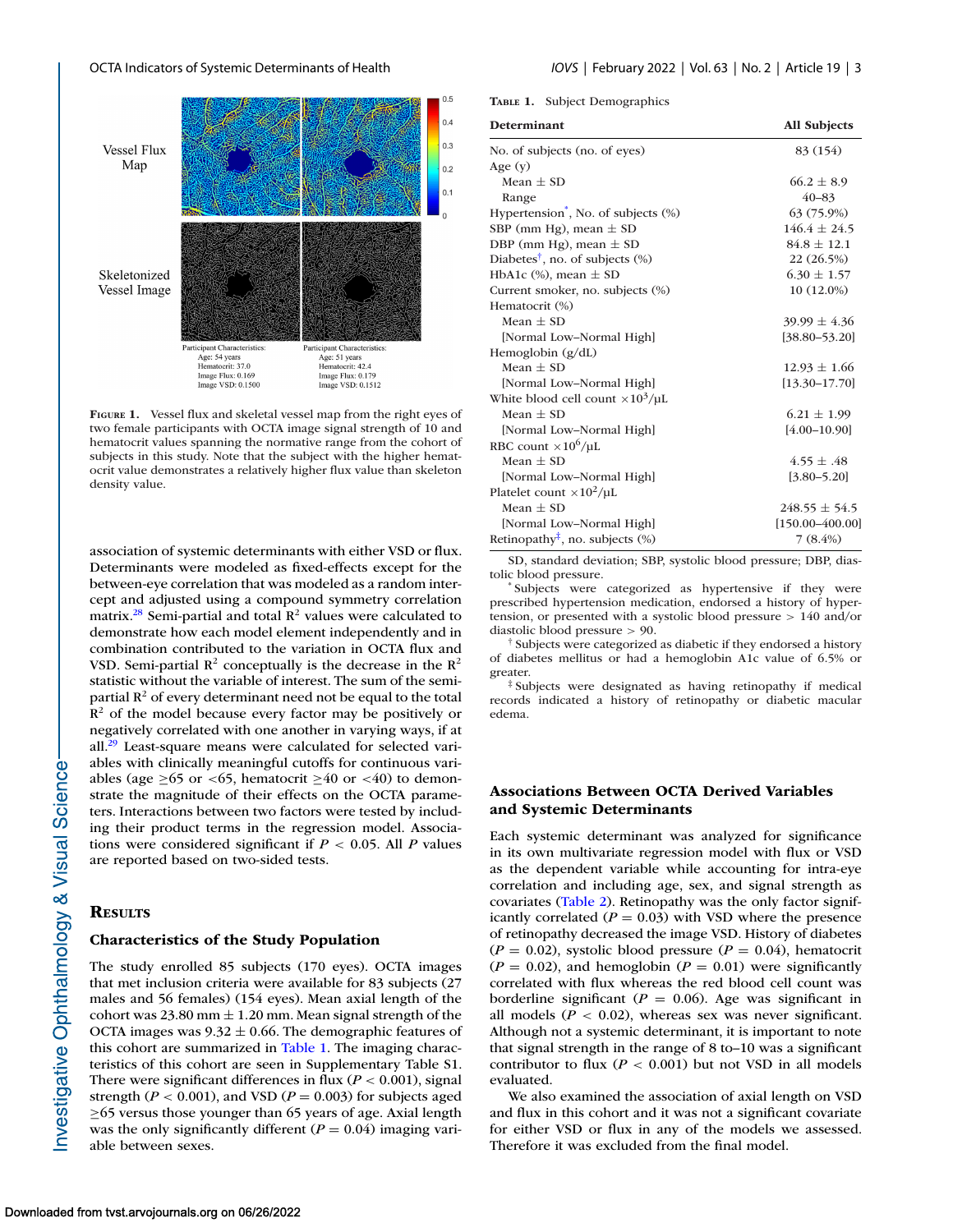<span id="page-3-0"></span>**TABLE 2.** Multivariate Analysis of Factors Associated With Flux or VSD

|                                            | <b>VSD</b>                       |         | <b>Flux</b>                      |         |  |
|--------------------------------------------|----------------------------------|---------|----------------------------------|---------|--|
| Laboratory or Historical Characteristic    | Beta <sup>†</sup> (SE) $10^{-3}$ | P Value | Beta <sup>†</sup> (SE) $10^{-3}$ | P Value |  |
| Hypertension <sup>‡</sup>                  | 0.791(2.182)                     | 0.72    | $-4.607(3.287)$                  | 0.17    |  |
| $SBP$ (mm $Hg$ )                           | 0.033(0.038)                     | 0.39    | $-0.120(0.056)$                  | 0.04    |  |
| $DBP$ (mm $Hg$ )                           | $-0.042(0.072)$                  | 0.56    | $-0.089(0.110)$                  | 0.42    |  |
| Diabetes <sup>§</sup>                      | 1.010(2.031)                     | 0.62    | $-7.374(3.000)$                  | 0.02    |  |
| Ha1c                                       | $-0.298(0.584)$                  | 0.61    | $-0.969(0.888)$                  | 0.28    |  |
| Smoker                                     | $-5.135(2.601)$                  | 0.05    | 0.034(4.090)                     | 0.99    |  |
| Hematocrit (%)                             | 0.127(0.208)                     | 0.54    | 0.749(0.307)                     | 0.02    |  |
| Hemoglobin $(g/dL)$                        | 0.211(0.566)                     | 0.71    | 2.253(0.842)                     | 0.01    |  |
| White blood cell count $\times 10^3/\mu L$ | 0.172(0.451)                     | 0.70    | $-0.254(0.706)$                  | 0.72    |  |
| RBC count $\times 10^6/\mu L$              | 0.736(1.946)                     | 0.71    | 5.668 (2.962)                    | 0.06    |  |
| Platelet count $\times 10^2/\mu L$         | 0.018(0.017)                     | 0.28    | 0.002(0.027)                     | 0.95    |  |
| Retinopathy                                | $-4.443(1.954)$                  | 0.03    | $-1.717(2.948)$                  | 0.56    |  |

SBP, systolic blood pressure; DBP, diastolic blood pressure.

All models adjusted for age, sex and signal strength with the addition of the variable of interest.

† Beta values represent the change in the output of interest (VSD or flux) for a single unit increase in the case of continuous variables or by the presence of the characteristic in the case of indicator variables.

‡ Subjects were categorized as hypertensive if they were prescribed hypertension medication, endorsed a history of hypertension, or presented with a systolic blood pressure > 140 and/or diastolic blood pressure > 90.

§ Subjects were categorized as diabetic if they endorsed a history of diabetes mellitus or had a hemoglobin A1c value of 6.5% or greater. || Smoker was categorized as current smoker versus not.

¶ Subjects were designated as having retinopathy if medical records indicated a history of retinopathy or diabetic macular edema.

# **Multivariable Adjusted Linear-Mixed Effects Model**

To estimate the potential contribution of systemic determinants to OCTA-derived measures of VSD and flux, we developed combined models of VSD or flux that included all the significant systemic determinants for either flux or VSD from Table 2 including: age, systolic blood pressure, diabetes status, hematocrit, and the presence of retinopathy. This combined model is described in Table 3.

Significant systemic determinants of VSD included age  $(P < 0.001)$  and the presence of retinopathy  $(P = 0.02)$ . All determinants marginally increased the  $\mathbb{R}^2$  of the model except for diabetes status with the largest contributor being age ( $\mathbb{R}^2 = 0.148$ ) for an overall  $\mathbb{R}^2 = 0.171$ . To demonstrate effect sizes of relevant clinical categories on VSD, a revised model with the same determinants was made, but age ( $\geq$ 65 vs. <65) and hematocrit ( $\geq$ 40 vs. <40) were treated as categorical variables and least-square means were estimated. Least square mean VSD and flux values are plotted in [Figure 2.](#page-4-0) Both changes in age category from less than age 65 to age 65 or greater and the presence of retinopathy accounted for a change of about 0.05 in VSD.

Significant systemic determinants of flux included age (*P*  $<$  0.001), diabetes status ( $P = 0.02$ ), systolic blood pressure  $(P = 0.04)$  and hematocrit  $(P = 0.02)$ . Age  $(R^2 = 0.161)$  was the largest systemic determinant in the overall model (model  $R^2 = 0.353$ ) whereas hematocrit ( $R^2 = 0.074$ ), diabetes ( $R^2$ )  $= 0.067$ ), and systolic blood pressure ( $\mathbb{R}^2 = 0.057$ ) were secondary contributors. As with VSD, a revised model with the same determinants was made where age and hematocrit were treated as categorical variables, and least-square means were estimated. Age 65 or older versus age younger than 65 had the greatest effect on the flux estimate (with a difference of 0.01) whereas the hematocrit category (<40% vs.  $\geq$ 40%) and diabetes status (yes vs. no) were similar in effect size with changes of 0.006 and 0.008, respectively [\(Fig. 2\)](#page-4-0).

The above-mentioned associations did not change qualitatively when adjusting for signal strength (Supplementary Table S2) or interactions between sex and age.

| <b>TABLE 3.</b> Combined Mixed Effect Linear Model Parameters for VSD or Flux Models |  |
|--------------------------------------------------------------------------------------|--|
|--------------------------------------------------------------------------------------|--|

|                                    | VSD                                 |            |                                | <b>Flux</b>                         |                                     |         |                                |                                     |
|------------------------------------|-------------------------------------|------------|--------------------------------|-------------------------------------|-------------------------------------|---------|--------------------------------|-------------------------------------|
| <b>Model Factor</b>                | Beta <sup>'</sup> (SE)<br>$10^{-3}$ | P Value    | Semi-Partial<br>$\mathbb{R}^2$ | <b>Full Model</b><br>$\mathbb{R}^2$ | Beta <sup>'</sup> (SE)<br>$10^{-3}$ | P Value | Semi-Partial<br>$\mathbb{R}^2$ | <b>Full Model</b><br>$\mathbb{R}^2$ |
| Age, per year                      | $-0.357(0.101)$                     | ${<}0.001$ | 0.148                          | 0.171                               | $-0.612(0.170)$                     | < 0.001 | 0.161                          | 0.353                               |
| Systolic blood pressure, per mm Hg | 0.037(0.038)                        | 0.34       | 0.013                          |                                     | $-0.131(0.064)$                     | 0.04    | 0.057                          |                                     |
| Diabetes (yes vs. no) $^{\dagger}$ | 0.166(1.997)                        | 0.93       | 0.000                          |                                     | $-7.564(3.356)$                     | 0.02    | 0.067                          |                                     |
| Hematocrit, per %                  | $-0.037(0.195)$                     | 0.85       | 0.001                          |                                     | 0.758(0.328)                        | 0.02    | 0.074                          |                                     |
| Retinopathy (yes vs. no)           | $-4.885(2.005)$                     | 0.02       | 0.037                          |                                     | 1.226(3.233)                        | 0.71    | 0.001                          |                                     |

SE, standard error.

Beta values represent the change in the output of interest (VSD or flux) for a single unit increase in the case of continuous variables or by the presence of the characteristic in the case of indicator variables.

† Subjects were categorized as diabetic if they endorsed a history of diabetes mellitus or had a hemoglobin A1c value of 6.5% or greater.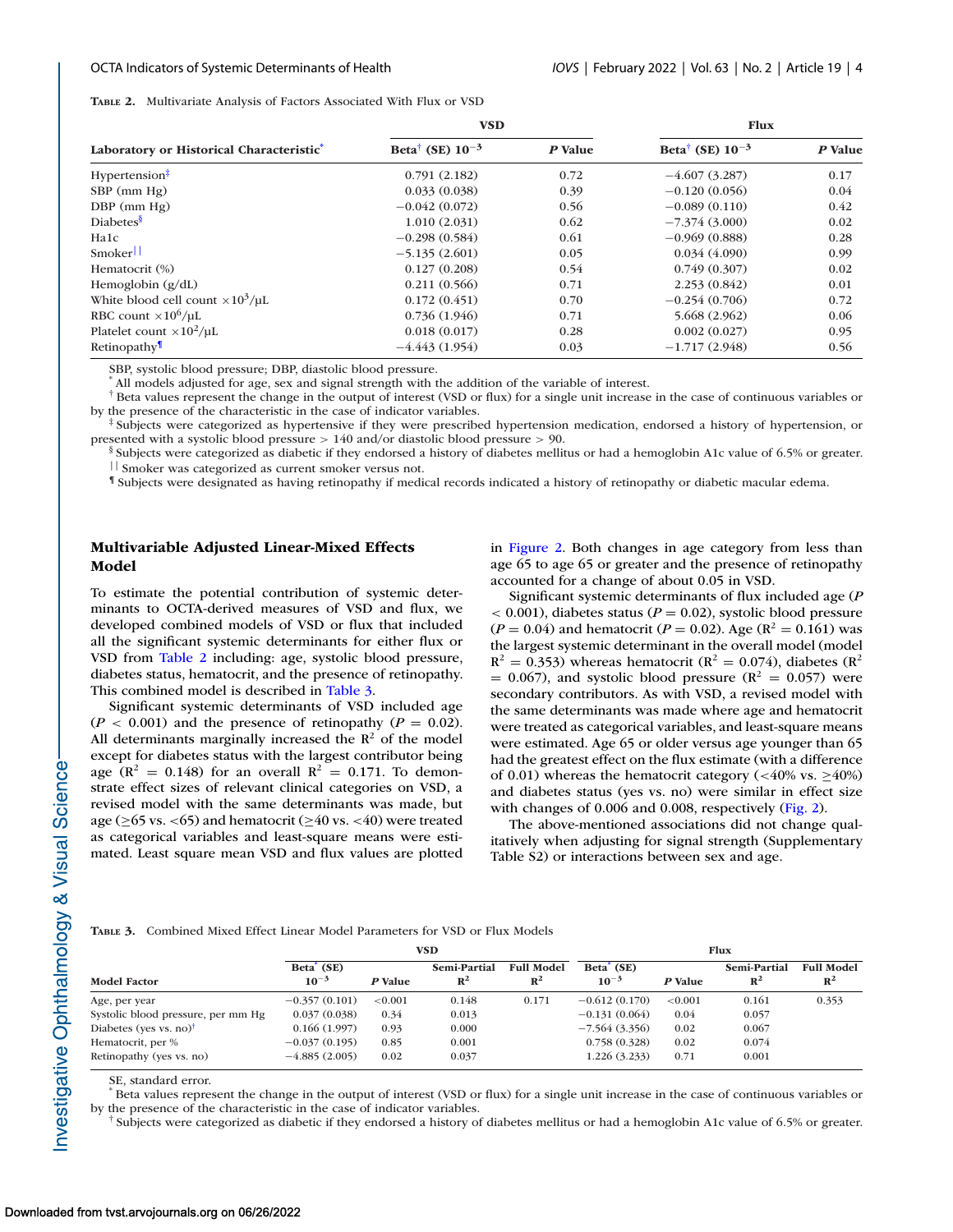<span id="page-4-0"></span>

**FIGURE 2.** Least square mean estimates for select elements of the complete VSD and flux models.

# **DISCUSSION**

Using a commercially available swept-source OCTA system, we demonstrate that flux is a useful measure of retinal perfusion that is sensitive to well-established systemic determinants of health and disease such as age, systolic blood pressure, hematocrit and diabetes status. This data suggests that flux is a novel measure of subclinical changes in perfusion that may occur very early in retinal vascular disease. For example, it is well understood that retinopathy takes many years to manifest in diabetic patients, but abnormal retinal perfusion and histopathologic capillary damage have been documented much earlier than clinically detectable retinopathy.

It is widely known that impaired regulation of blood flow in non-capillary retinal vessels (arterioles, venules, arteries and veins) is a preclinical finding in subjects with diabetes but with no retinopathy. Our results now suggest that this finding can be extended to impaired capillary flow in diabetic subjects independently of the presence of retinopathy. In fact, flux was not found to be associated with frank retinopathy. This may be due to capillary dropout, which measures such as VSD capture more effectively. However, it is also possible that the small number of retinopathy patients in this study may limit our ability to capture an association between flux and retinopathy. The observation that flux was significantly associated with a diagnosis of diabetes, but not necessarily with hemoglobin a1c, suggests that flux changes may be best used as an early sign of pathology. Flux in conjunction with other OCTA parameters, like VSD, could provide a more complete picture of the vascular health of a patient.

The association of flux with axial length was also considered. Axial length can confound OCTA-based measures via transverse magnification of the imaged area, especially for measures of vascular density that change significantly with radial eccentricity from the fovea. Unlike capillary density– based measures, there is no evidence that capillary blood flow or RBC flux varies as a function of distance from the fovea. Therefore, because flux-based measures are based on pixel intensity rather than pixel number, it may be possible that flux is less likely to be impacted in the same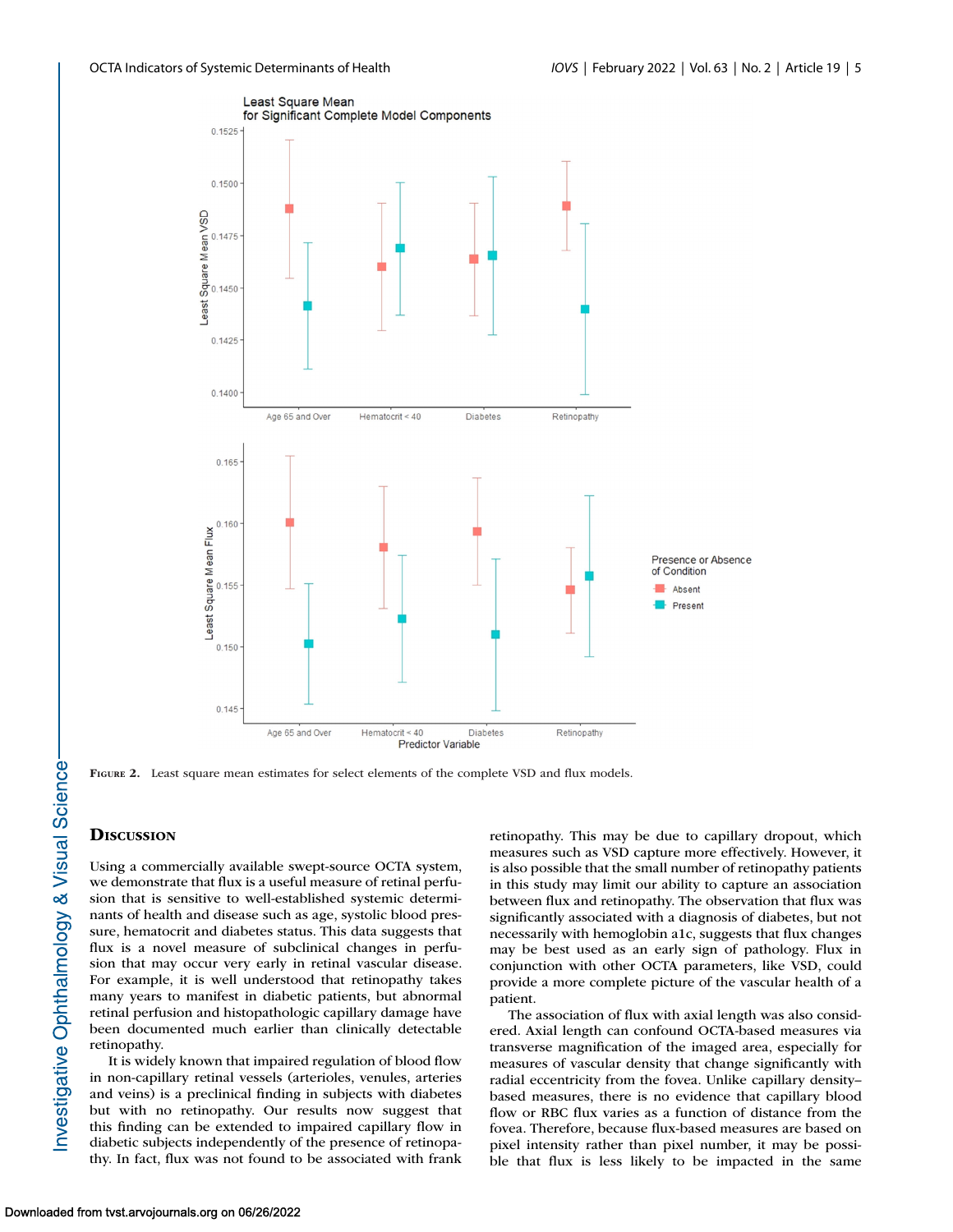<span id="page-5-0"></span>manner as vessel density measures with small variations in the field-of-view. One piece of evidence that supports this idea is that axial length was not found to be associated with flux in this study. In contrast axial length has been shown to be associated with density measures in larger studies. $30$  In any case, although we have no evidence that axial length was a confounding variable in this particular study, additional studies in larger populations will be necessary to accurately assess the magnitude and significance of axial length on flux as has been done for vessel density measures.<sup>30</sup>

In this study, vessel skeletal density in the superficial retinal layer was not shown to vary with any of the systemic risk factors that were assessed except for age. Age is a known determinant of vessel skeletal density with a strong association. $31,32$  We also show that age is a strong determinant for flux. For some factors such as blood pressure derivatives, hemoglobin a1c, and sex, larger sample sizes have found a significant correlation in univariate analysis with vessel skeletal density that we did not. $31$  However, correlations in vessel skeletal density for each of these factors are inconsistent across the literature and without a clear conclusion. $31,33-35$  For other parameters such as smoking history, we did not find a correlation consistent with previous studies. $31,34,36$  This suggests that our data are in agreement with the literature at large and that our significant findings are those with a higher effect size.

Our study also shows the strong dependence of flux on signal strength, a correlation not seen with vessel skeletal density. This is observed even between those with the highest signal strength grades of 9 and 10, which comprises the vast majority of this dataset. This is expected because signal intensity at any single pixel will correlate with the overall signal strength. As seen in Supplementary Table S2, when signal strength was added to the model, it did not change the conclusions of the study. However, the strength of this correlation suggests that only high-quality images should be included in analyses involving flux. As seen in Supplementary Table S1, individuals older than age 65 generally had significantly lower signal strength than those younger than age 65. This implies that controlling for signal strength is especially important for older populations in which imaging quality may be reduced.

We hypothesized that flux is a useful measure of a change in the in vivo RBC content of capillaries similar to what has been shown in in vitro studies.<sup>18</sup> This information would not necessarily be captured by VSD (or similar measures of density) especially in the absence of frank capillary loss. The results of our study support this hypothesis in living human subjects by demonstrating a significant correlation between flux and hematocrit, hemoglobin and borderline significant association with RBC count [\(Table 2\)](#page-3-0).

In summary, this study demonstrates that OCTA-derived flux is a novel and significant indicator of systemic determinants of health and disease. The exploratory nature of this study meant that the sample size was relatively small and the investigation limited in its power. Further validation of these results will require future work, but these data strongly suggest that flux provides information about capillary perfusion that is distinct from more conventional measures of capillary density derived from OCTA. Flux is also less likely to be impacted by magnification errors induced by axial length, but more likely to be sensitive to signal strength.

#### *Acknowledgments*

Funding by NIH Grants to AHK R01EY030564; NIH Grants to XJ R21EY028721. Unrestricted departmental funding from Research to Prevent Blindness to University of Southern California and Johns Hopkins University.

Carl Zeiss Meditec provided funding in the form of research equipment that was used in this study. Carl Zeiss Meditec was not involved in the conception, data collection, writing, editing or final publication of this manuscript.

Disclosure: **S. Kushner-Lenhoff,** None; **Y. Li,** None; **Q. Zhang,** None; **R.K. Wang,** Carl Zeiss Meditec (P), Meditec (C), Kowa Inc (P), Insight Photonic Solutions (C); **X, Jiang,** None; **A.H. Kashani,** Carl Zeiss Meditec (F, R)

#### *References*

- 1. Wong TY, Klein R, Couper DJ, et al. Retinal microvascular abnormalities and incident stroke: the Atherosclerosis Risk in Communities Study. *Lancet*. 2001;358(9288):1134–1140.
- 2. Friedenwald H. The Doyne Memorial Lecture: pathological changes in the retinal blood-vessels in arterio-sclerosis and hypertension. *Trans Ophthalmol Soc UK*. 1930;50452– 50531.
- 3. Büttner M, Schuster AKG, Vossmerbäumer U, Fischer JE. Associations of cardiovascular risk factors and retinal vessel dimensions at present and their evolution over time in a healthy working population. *Acta Ophthalmologica*. 2020;98(4):e457–e463.
- 4. Wang Lu, Wong Tien Y, Richey SA, Ronald K, Folsom Aaron R, Michael J-H. Relationship between retinal arteriolar narrowing and myocardial perfusion. *Hypertension*. 2008;51(1):119–126.
- 5. Cheung N, Bluemke DA, Klein R, et al. Retinal arteriolar narrowing and left ventricular remodeling: the multi-ethnic study of atherosclerosis. *J Am Coll Cardiol*. 2007;50:48–55.
- 6. Aisen ML, Bacon BR, Goodman AM, Chester EM. Retinal abnormalities associated with anemia. *Arch Ophthalmol*. 1983;101:1049–1052.
- 7. Klein R, Klein BEK, Moss SE, Wong TY. Retinal vessel caliber and microvascular and macrovascular disease in type 2 diabetes: XXI: the Wisconsin Epidemiologic Study of Diabetic Retinopathy. *Ophthalmology*. 2007;114:1884– 1892.
- 8. Klein BEK. Complete blood cell count and retinal vessel diameters. *Arch Ophthalmol*. 2011;129:490.
- 9. Liew G, Wang JJ, Rochtchina E, Wong TY, Mitchell P. Complete blood count and retinal vessel calibers. *PLoS ONE*. 2014;9(7):e102230.
- 10. Kashani AH, Chen CL, Gahm JK, et al. Optical coherence tomography angiography: a comprehensive review of current methods and clinical applications. *Prog Retinal Eye Res*. 2017;60:66–100.
- 11. Matsunaga Douglas, Yi Jack, Puliafito Carmen A, Kashani Amir H. OCT angiography in healthy human subjects. *Ophthalm Surg Lasers Imaging Retina*. 2014;45:510– 515.
- 12. Kim AY, Chu Z, Shahidzadeh A, Wang RK, Puliafito CA, Kashani AH. Quantifying microvascular density and morphology in diabetic retinopathy using spectral-domain optical coherence tomography angiography. *Invest Ophthalmol Vis Sci*. 2016;57(9):OCT362.
- 13. Koulisis N, Kim AY, Chu Z, et al. Quantitative microvascular analysis of retinal venous occlusions by spectral domain optical coherence tomography angiography. *PLoS ONE*. 2017;12(4):e0176404.
- 14. Ashimatey BS, D'Orazio LM, Ma SJ, et al. Lower retinal capillary density in minimal cognitive impairment